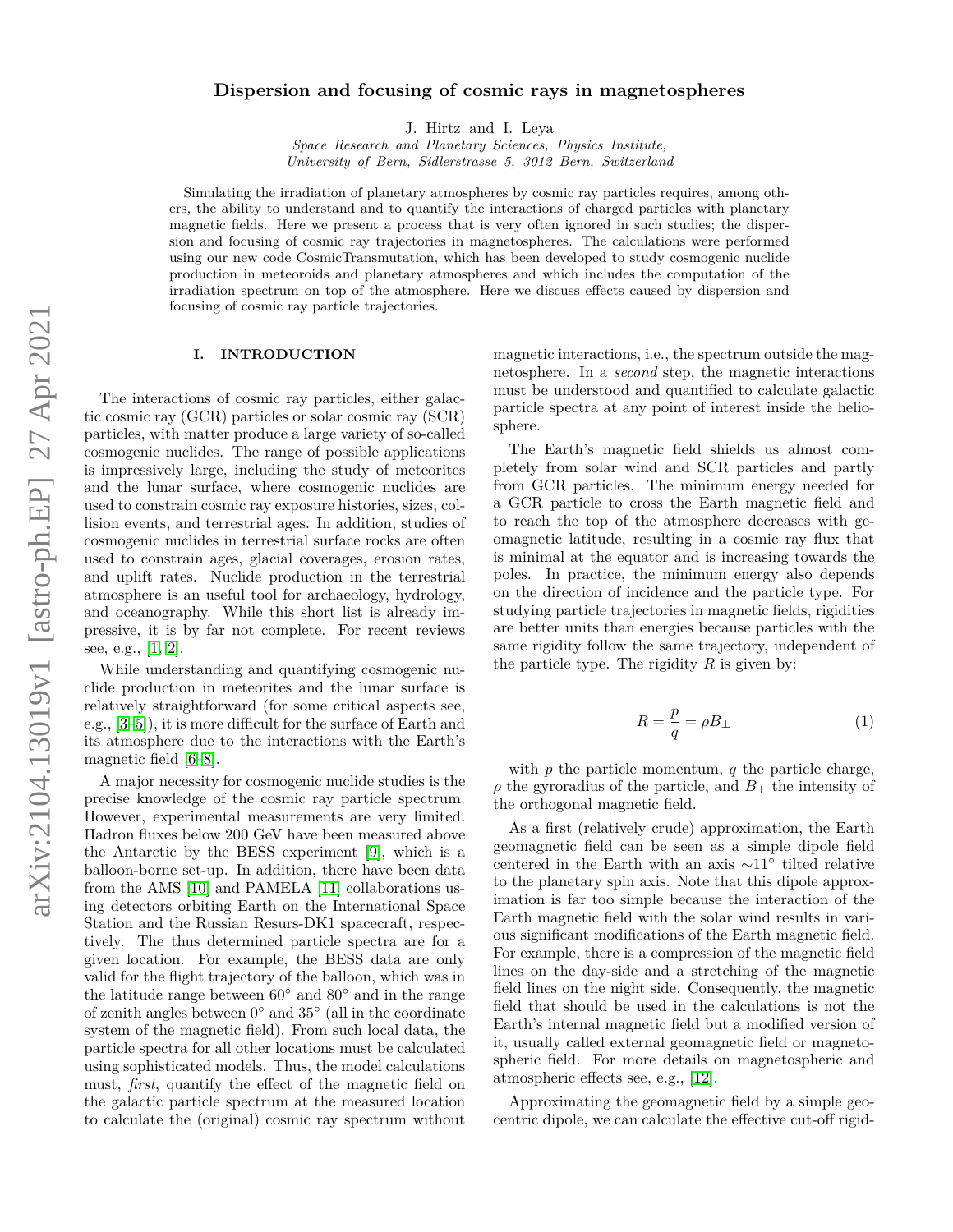ity using the Störmer cut-off formula:

$$
R_c = \frac{M \times \cos^4(\lambda)}{r^2 (1 + (1 - \cos^3(\lambda) \times \cos(\epsilon) \times \sin(\eta))^{1/2})^2}
$$
 (2)

where *M* is the dipole moment, *r* is the distance from the dipole center,  $\lambda$  is the geomagnetic latitude,  $\epsilon$  is the azimuthal angle, and  $\eta$  is the angle from the local magnetic zenith direction [\[13,](#page-7-10) [14\]](#page-7-11). This cut-off effect produces large variations in the cosmic ray particle spectrum as a function of latitude and longitude. For example, assuming a magnetic field strength of  $B_0 \simeq 30 \mu$ T, i.e., comparable to the Earth geomagnetic field at the top of the atmosphere, most cosmic ray particles with energies below 20 GeV are dispelled near the magnetic equator. These energy range represents ∼99% of the GCR particle spectrum (in particles, not in energy) and the entire SCR particle spectrum. This clearly demonstrates why it is so important to study cut-off effects in great detail. Unfortunately, the picture of a simple cut-off rigidity calculated via the Störmer cut-off formula is far too simple as discussed below.

For a more precise estimate of the cut-off rigidity, theoretical approaches using backward trajectory calculations are employed. The fundamental problem is that the integration of the equation of motion of a charged particle in a magnetic field has no solution in closed form. To circumvent the problem, the usual approach is to calculate many individual trajectories and to distinguish them into allowed and forbidden ones. Doing so and starting in reverse kinematics from the top of the atmosphere at the location of interest, various trajectories are calculated backwards in time considering only effects caused by the magnetic field. In this way, trajectories are tested for different impact parameters: the zenith and azimuth angles and the rigidity. If a tested trajectory connects the top of the atmosphere to a location outside the magnetosphere in reverse kinematics, the same trajectory can be followed by a cosmic ray particle having the same rigidity in reverse direction, i.e., in normal kinematics. This is the case of an *allowed* trajectory. In general, the trajectories for high-energetic particles experience only little magnetic bending before escaping the magnetosphere. With lower rigidities, i.e., lower energies and/or higher charge states, the particles will suffer more geomagnetic bending before escape and finally, for those below a certain rigidity, escape from the magnetosphere is no longer possible, defining so-called *forbidden* trajectories. In such calculations, there is a series of allowed and forbidden trajectory bands called the *cosmic ray penumbra*. An example is shown in [Figure 1,](#page-2-0) where we plot the penumbra at 40◦ latitude and 0 ◦ longitude. The zenith and azimuth of the incoming particle trajectories are  $45^{\circ}$  and  $0^{\circ}$ , respectively. The calculation is for a planetary radius of  $R_0 = 6448$  km, i.e., for the top of Earth atmosphere. For the magnetic field we assume a dipole field of strength  $B_0$  $= 30.2 \mu$ T centred at the Earth core. This figure clearly

demonstrates that the geomagnetic cut-off is not sharp but is defined by allowed and forbidden trajectory bands. For computational reasons, however, the penumbra is often approximated by an effective cut-off  $(R_c)$ , which is an average between the lowest  $(R_l)$  and the highest  $(R_u)$ rigidity of the penumbra [\[15\]](#page-7-12). In the calculations, the effective cut-off rigidity *R<sup>c</sup>* is then considered as a hard cut-off: all rigidities above *R<sup>c</sup>* are allowed and all rigidities below *R<sup>c</sup>* are forbidden.

Here we present a new approach for calculating allowed and forbidden trajectories by considering for the first time focusing and dispersion of particle trajectories in the magnetosphere [\(section II\)](#page-1-0). After comparing our new approach to earlier approaches, we discuss in some detail the newly developed algorithm [\(section III\)](#page-2-1). The results are analysed in [section IV](#page-3-0) and some possible consequences are discussed in [section V.](#page-5-0) Finally, we present some conclusions and perspectives in [section VI.](#page-6-0)

# <span id="page-1-0"></span>**II. NEW VERSUS PREVIOUS APPROACHES**

In this paper, the used coordinates refer to latitude and longitude in the magnetospheric reference frame, not in the geographic coordinate system.

As mentioned above, the usual approach to calculate the cut-off effect is by using an inverse kinematics approach and testing for allowed and forbidden trajectories. For a given impact location (latitude and longitude) and direction (zenith and azimuth angles), the distribution of allowed and forbidden trajectories always follows the same structure [\[15\]](#page-7-12), i.e., from high to low rigidities, there is the first forbidden trajectory at the so-called upper cutoff  $R_u$ . All trajectories above  $R_u$  are allowed. Then there is the penumbra, in which allowed and forbidden trajectories alternate. The lower end of the penumbra is the so-called lower cut-off  $(R_l)$ ; below  $(R_l)$  all trajectories are forbidden. [Figure 1](#page-2-0) depicts a typical example of a calculated penumbra. For practical applications, for each location of interest (latitude, longitude), such a penumbra calculation must be performed for all possible zenith and azimuth angles.

In the original approach, trajectories can only be allowed or forbidden. This is illustrated in [Figure 1,](#page-2-0) where allowed trajectories are given the value 1 and forbidden trajectories are given the value 0. However, there are more physical effects by the Earth geomagnetic field than just simply allowing or forbidding trajectories. An interesting and relevant effect is that trajectories can be focused or dispersed. For example, protons with the same rigidity and the same direction of motion starting from a surface area of  $1 \text{ m}^2$  at the top of the magnetosphere can reach the top of the atmosphere on a surface of  $0.1 \text{ m}^2$ , i.e., they are focused, or they can reach the top of the atmosphere on a surface area of  $2 \text{ m}^2$ , i.e., they are dispersed. For the following discussion we introduce the focusing coefficient, which we define as the ratio of the flux of cosmic ray particles having a certain set of impact pa-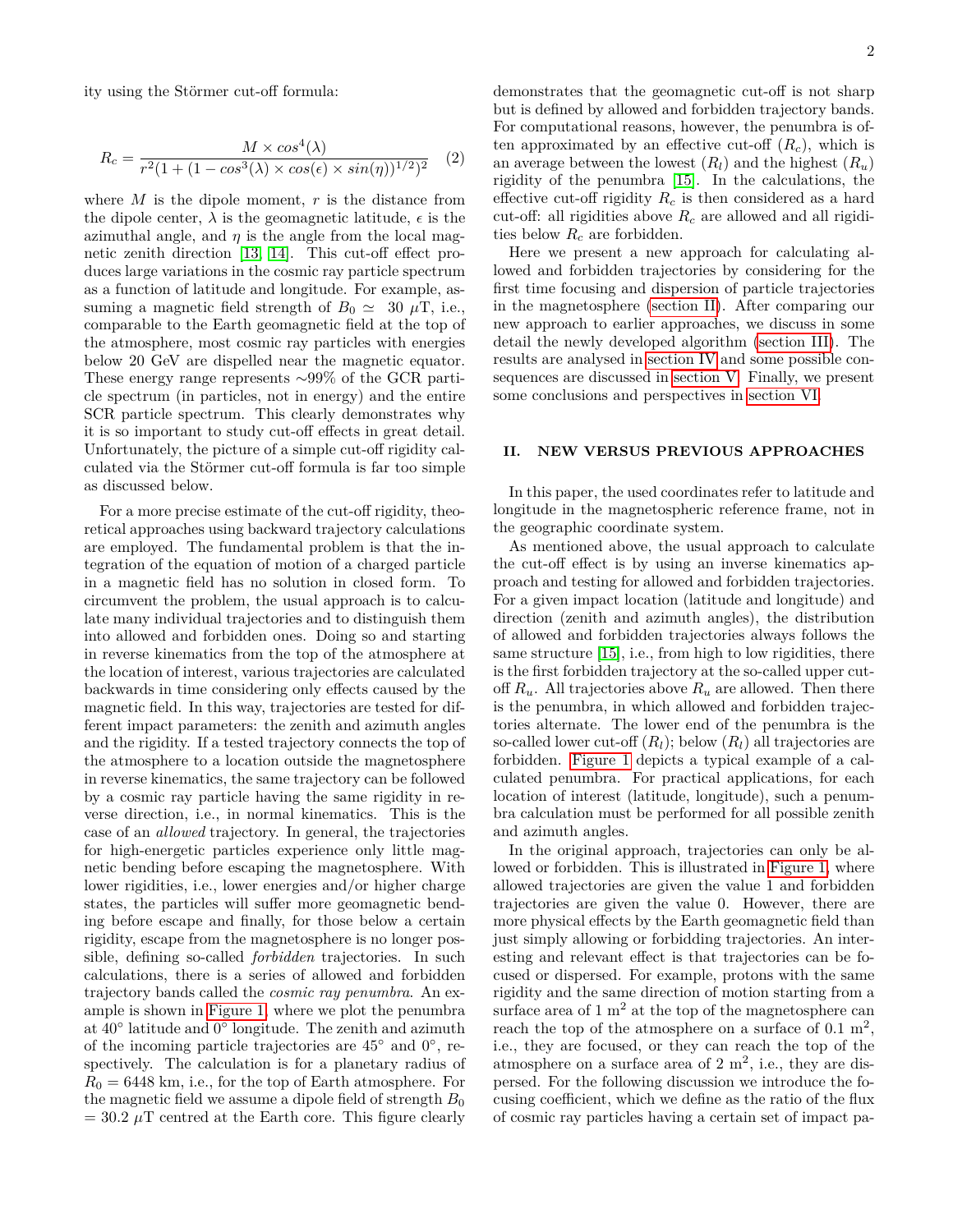$1.2\,$ Focusing coefficient  $\mathbf{1}$ 0.8  $0.6$  $0.4$  $0.2$  $\boldsymbol{0}$  $6.8$   $\uparrow$  $\mathcal{L}$ 7.6  $6\phantom{1}6$  $6.2$ 6.4 6.6  $\overline{7}$  $7.2$ 7.4 7.8 8  $\mathbf{R}_{\boldsymbol{u}}$  $R_l$ Rigidity (GV/c)

<span id="page-2-0"></span>Figure 1. Example showing the penumbra, i.e., the region of allowed and forbidden trajectories calculated for the location: latitude =  $40^{\circ}$  and longitude =  $0^{\circ}$ . The direction of the trajectory is zenith =  $45^{\circ}$  and azimuth =  $0^{\circ}$ . The calculation is for a planetary radius of  $R_0 = 6448$  km, i.e., for the top of the Earth atmosphere. The magnetic field is approximated as a dipole with field strength  $B_0 = 30.2 \mu T$  centred at the Earth core. Focusing and dispersion is not considered.

rameters on top of the atmosphere relative to the flux of the very same particles outside the magnetosphere. With this definition, a focusing coefficient larger than 1 indicates focusing, i.e., the flux density is (locally) increasing while the particles interact with the geomagnetic field. In contrast, a focusing coefficient lower than 1 indicates dispersion, i.e., the flux density is (locally) decreasing due to the interactions with the geomagnetic field. In all previous calculations (e.g., [Figure 1\)](#page-2-0), allowed trajectories are given a focusing coefficient equal to 1 (no focusing or dispersion). In our new approach, focusing coefficients in the range  $]0, +\infty[$  correspond to allowed trajectories while focusing coefficients equal 0 correspond to forbidden trajectories. In the following, the effect that caused focusing and dispersion of cosmic ray trajectories due to interactions with the geomagnetic field is called *funnel effect*.

Considering the funnel effect adds an additional step to the standard algorithm computing the map of allowed and forbidden trajectories. This step includes testing whether a set of particle trajectories that are initially close in phase space, is focused, dispersed, or remains similarly close when travelling through the geomagnetic field. Note that interactions with the geomagnetic field are not changing particle rigidities. With this additional step of testing and with the definition of the focusing coefficient, the distribution of allowed and forbidden trajectories with values of only 0 and 1 [\(Figure 1\)](#page-2-0) becomes a continuous distribution with values in the range  $[0,+\infty[$ as shown exemplary in [Figure 2.](#page-3-1)

Interestingly, a focusing effect of the magnetic field on the trajectories has been seen before [\[16\]](#page-7-13). This author found in his early numerical trajectory calculations that

some particles with rigidities a factor of two higher than the cut-off rigidity that have been started outwards from the Earth with different azimuth and different zenith angles reached nevertheless a similar asymptotic direction far from the Earth (see also [\[15\]](#page-7-12)). However, to our knowledge, there have been no follow-on studies on this topic.

# <span id="page-2-1"></span>**III. ALGORITHM**

In all trajectory calculations, where there is a compromise between precision and CPU time, a trajectory calculated at a given rigidity and with a given direction of motion is assumed to be representative for a finite range of rigidities and directions, i.e., for a finite angular space. For example, for producing [Figure 1](#page-2-0) and [Figure 2,](#page-3-1) we used a rigidity binning of 10 MV/c and a zenith binning of 5◦ . The binning of the azimuth depends on the zenith angle and is minimal at 12<sup>°</sup> for radial trajectories. An important question is, whether binning is a good approach for studying the chaotic behaviour of the penumbra. For a comprehensive discussion of the limitations and the accuracy of such calculations see [\[15\]](#page-7-12).

The funnel effect for a given trajectory is computed by comparing this trajectory to other trajectories having very similar initial conditions when entering the magnetosphere. This step is done in direct kinematics. In practice, eight trajectories with slightly different initial positions but with the same initial direction as well as eight trajectories with slightly different initial directions but with the same initial position are tested. We then start the trajectory calculations of the 16 particles at a location far away from Earth where the magnetic field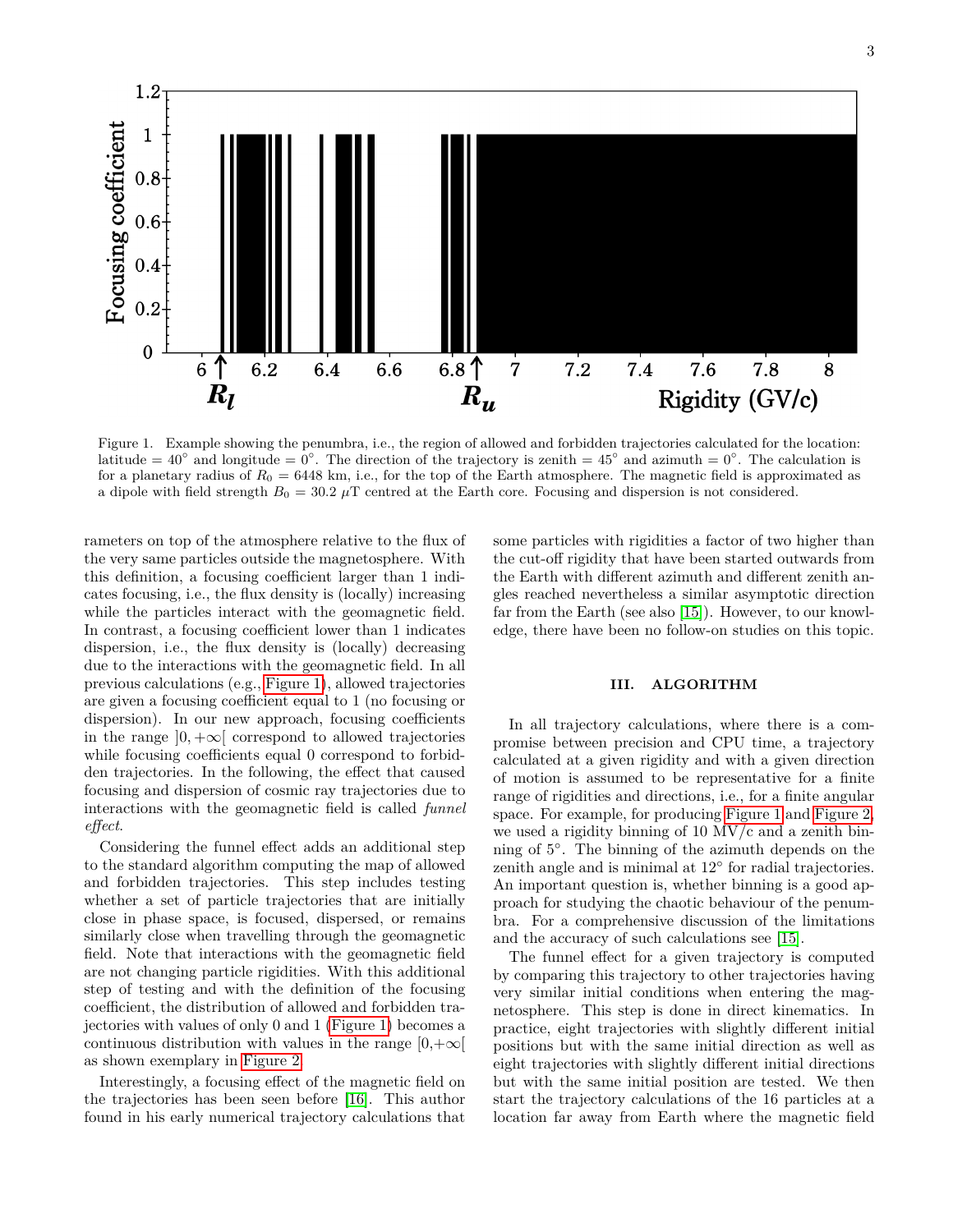4



<span id="page-3-1"></span>Figure 2. Same as [Figure 1](#page-2-0) but this time considering the funnel effect, i.e., the focusing and dispersion of particle trajectories in the geomagnetic field.

is weak. In practice we have chosen 9 times the Earth radius for this location. We then calculate the trajectories until the particles reach the top of the atmosphere. This calculation is done twice, once without any effects by the geomagnetic field and once by fully considering the interactions with the Earth magnetic field.

Here we give a very rough numerical example on how to understand focussing coefficients. Let us assume a set of eight particles all with the same initial position and the same rigidity. We assume for the eight particles slightly different travel directions, i.e., they form a cone. In our example the opening angle of the cone is 1 ◦ and we start with a distance of 5000 km above the Earth atmosphere. Without magnetic field and without funneling, these particles cover, after a journey of 5000 km, an area of  $\sim$ 5981 km<sup>2</sup>. Adding now the interactions with the geomagnetic field, changes this area. The ratio of areas calculated without considering magnetic field interactions relative to the ones calculated by fully considering magnetic field interactions corresponds to the *focusing coefficient*. The new area covered by the set of particles can be larger than  $\sim$ 5981 km<sup>2</sup>, which indicates that fewer particles will reach the area. In this case, the ratio of areas calculated without magnetic field relative to the ones calculated with magnetic field, i.e., the focussing coefficient, is lower than 1, indicating dispersion. The ratio can also be larger than 1, indicating that trajectories are focused on a smaller area.

Calculating allowed and forbidden trajectories can be very CPU time consuming. The computational time depends on the precision wanted for the trajectories but also and predominately on the complexity of the Earth magnetic field used for the calculations [\[15\]](#page-7-12). Trajectories are defined via three parameters (zenith, azimuth, and rigidity), which are all continuous. For practical applications,

these parameters are binned, with all the problems and short-comings discussed earlier. Considering the funnel effect requires the computation of additional trajectories, which significantly increases CPU time consumption. To be more precise, the CPU time needed in our examples to calculate the funnel effect [\(Figure 1](#page-2-0) and [Figure 2\)](#page-3-1) was approximatively one order of magnitude higher than for the computation of the penumbra without considering the funnel effect.

One world of caution, the algorithm developed by us is likely biased. We checked the results for robustness by using slightly different versions, varying the initial phase space, and performing the same tests in reverse kinematics. We found that the focusing coefficient converges relatively quickly for the different tested versions with increasing energy, i.e., our approach can be considered robust at higher energies. We also observed, however, that our approach using direct kinematics to compute the funnel effect is more sensitive to dispersion of trajectories than to focusing, especially in the penumbra.

In Summary, there are two major differences between our new approach and earlier approaches. *First* and most importantly is the consideration of focusing and dispersion of trajectories, called funnelling. *Second*, all earlier approaches approximated the penumbra by a hard cutoff rigidity *R<sup>c</sup>* to save computer time. In contrast, our model considers the complete structure of the penumbra.

# <span id="page-3-0"></span>**IV. ANALYSIS**

Here we discuss some of the possible consequences of the funnel effect by simply comparing results obtained in calculations performed by considering the funnel effect to results obtained in the same type of calculations but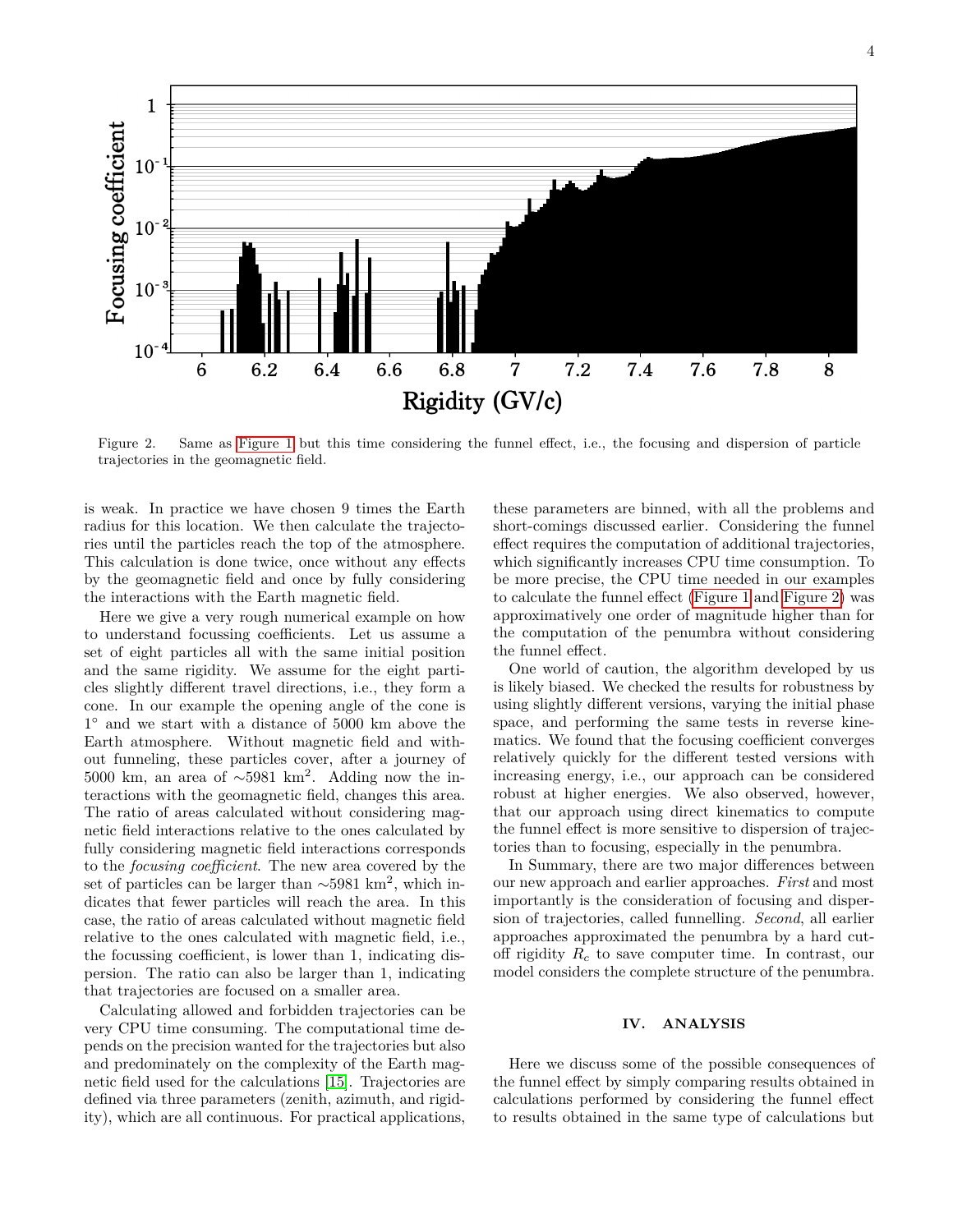without considering the funnel effect. Because of practical importance, we focus in this discussion on the effect of the funnel effect on the calculated GCR spectra on top of the Earth atmosphere.

By comparing the data shown in [Figure 1](#page-2-0) that have been obtained without considering the funnel effect to the results given in [Figure 2,](#page-3-1) which have been obtained by considering the funnel effect, it becomes clear that the latter calculations give much more complex results. Without funnel effect, trajectories are either allowed or forbidden, i.e., the focussing coefficient can only be zero or 1. This on-off-behaviour naturally results in significant non-physical discontinuities. The results obtained by considering the funnel effect are much more physical reasonable. The changes from allowed to forbidden trajectories occur at small focussing coefficients, producing less discontinuities. By comparing both figures, it is important to emphasize that trajectories that are allowed in the calculation without funnel effect are still allowed in the calculation with funnel effect and vice versa, i.e., trajectories that are forbidden without funnel effect are still forbidden with funnel effect. The major impact of the funnel effect is on the focusing coefficient and this effect can be very significant. For example, in the rigidity range of about 7 GV/c all trajectories are allowed in [Figure 1.](#page-2-0) For the calculations with funnel effect, the trajectories are still allowed but the focussing coefficient is in the range  $10^{-2}$ , i.e., the cosmic ray flux is reduced by two orders of magnitude due to the dispersion of trajectories [\(Figure 2\)](#page-3-1). This finding holds true for all tested and calculated penumbra regions.

[Figure 3](#page-5-1) depicts the results of our trajectory calculations obtained by fully considering the funnel effect. The calculation is for a latitude of 80◦ and a longitude of 0◦ . The direction of the trajectory in zenith angle is 45◦ and the azimuth is 0◦ . The Earth magnetic field is again approximated as a dipole field with a strength of  $B_0 = 30.2 \mu T$ . At this latitude there is no real penumbra of allowed and forbidden trajectories but a region of chaotic behaviour. This is especially true at low rigidities where quick oscillations can be observed. However, the approximation of the Earth magnetic field by a simple dipole together with the limited numerical precision makes an interpretation of the significance of the quick alternating focusing coefficients difficult. We are much more confident discussing average values, which is in this special case the value of 2. Consequently, in this picture there is an increase of the cosmic ray flux on top of the atmosphere by a factor of 2 over the rigidity range  $[0 - 20 \text{ } GV/c].$ 

Considering the rigidity range between 3 and 12 GV/c, there are some clear physical structures, which are relatively narrow and which seem to follow a certain pattern [\(Figure 3\)](#page-5-1). Above 12  $\rm GV/c$ , the structures almost completely disappear and the focusing coefficient converges to 1, as it is expected because there is only very little magnetic bending and therefore only very little focusing or dispersion at such high rigidities. This expected convergence towards 1 at high rigidities has been observed for all studied configurations. However, the rigidity where the rapidly alternating structures end and the convergence starts depends on latitude.

That the resonances are not numerical artefacts but are more general features can be seen in [Figure 4,](#page-5-2) where the parameters for the calculation have been the same as in [Figure 3](#page-5-1) but this time for a zenith angle of  $0^\circ$ . At first glance, the resonances are very interesting structures but we don't consider them relevant for the calculation of galactic cosmic ray particle spectra, because, *first*, the structures are too narrow and, *second,* the occurrence and the size of the resonances are highly dependent on the structure of the Earth magnetic field. In this respect, the geocentric dipole approximation is likely not precise enough for a reliable interpretation of such resonance structures and further studies with more realistic magnetic field configurations are needed.

A second, and likely even more relevant change caused by the funnel effect is for the amplitude of the focussing coefficient and therefore for the flux densities of the determined cosmic ray particle spectra. Remember, without considering the funnel effect the focusing coefficient is either 0 for forbidden trajectories or 1 for allowed trajectories. Consequently, the average value will be below 1. In contrast, by considering the funnel effect, the focusing coefficient can reach very large values; in principle the value can be in the range from 0 to  $+\infty$ . For most of the studied cases the trajectories are either globally focused or dispersed for a large range of rigidities (for a given latitude). For the example shown in [Figure 3,](#page-5-1) essentially all trajectories are allowed and the average of the focusing coefficient is in the range of 2. Consequently, the cosmic ray spectrum calculated for the top of the atmosphere by considering the funnel effect would be a factor of ∼2 higher than the spectrum calculated without considering the funnel effect. This, indeed, will have some consequences for cosmogenic nuclide production in the Earth atmosphere.

By considering the funnel effect we calculate a global decrease of the cosmic ray flux for latitudes below 40◦ and a global increase in the cosmic ray flux above  $40^{\circ}$ . The total cosmic ray particle flux reaching the top of the atmosphere integrated over all latitudes is slightly increased. However, the significance of this finding is difficult to judge because it is based on the approximation that the Earth magnetic field is a simple geocentric dipole.

It is obvious that both effects found, the resonancetype structures and the high average focusing coefficient, are of importance because they both have the ability to change the shape and the magnitude of the cosmic ray particle spectrum on top of the atmosphere and therefore might affect cosmogenic nuclide production in the Earth atmosphere. However, both effects might also be of importance for studies of the cosmic ray particle spectrum outside the geomagnetic field. We will briefly elaborate on this topic in the next chapter.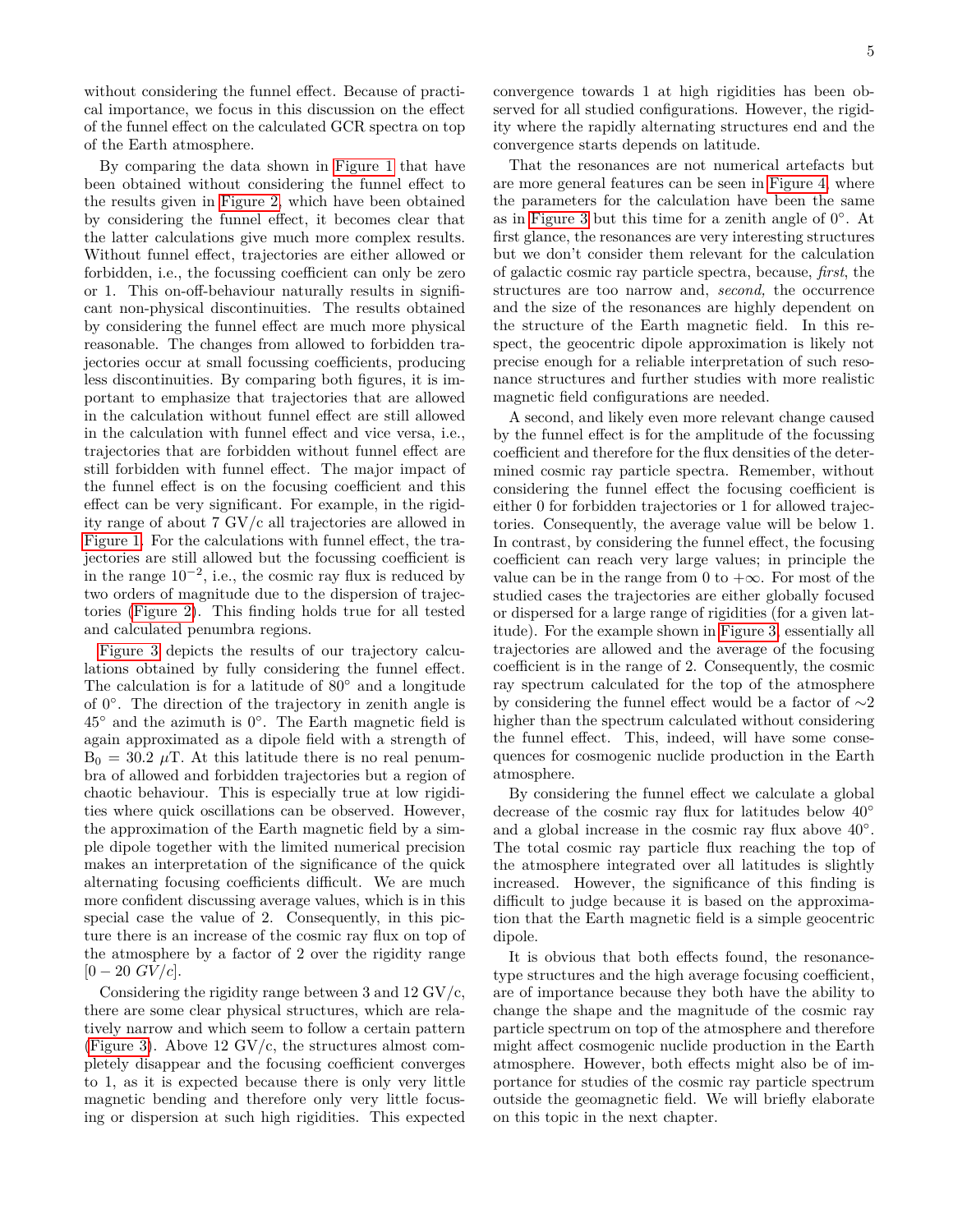

<span id="page-5-1"></span>Figure 3. Example showing the penumbra for the location: latitude =  $80^\circ$  and longitude =  $0^\circ$ . The direction of the trajectory is zenith =  $45^{\circ}$  and azimuth =  $0^{\circ}$ . The calculation is for a planetary radius of  $R_0 = 6448$  km, i.e., for the top of the Earth atmosphere. The magnetic field is approximated as a dipole with field strength  $B_0 = 30.2 \mu$ T centred at the Earth core. The funnel effect is considered. The red line, which is shown to guide the eyes, corresponds to a focusing coefficient of 1 (see text).



<span id="page-5-2"></span>Figure 4. Same as [Figure 3](#page-5-1) but for a zenith angle of  $0^{\circ}$ .

# <span id="page-5-0"></span>**V. CONSEQUENCES FOR GCR SPECTRA CALCULATIONS**

The two effects discussed before, the occurrence of resonances and the increase of the total cosmic ray spectrum on top of the atmosphere, can also be of importance for studies of the galactic cosmic ray particle spectrum itself. We demonstrate this using a concrete example. Doing so, we focus on the BESS balloon experiment [\[9\]](#page-7-6), which is well suited for our purpose because the latitude of the flight was relatively constant (in the coordinate system of the magnetic field), which makes the computation of the funnel effect easier. The flight has been carried

out in the latitude range  $[60^{\circ} - 80^{\circ}]$  and in the range of zenith angles  $[0^{\circ} - 35^{\circ}]$  (all in the coordinate system of the magnetic field). We computed the funnel effect and calculated averages for the focusing coefficients. Since we expect that some (or all) of the resonances disappear by using a more realistic version of the Earth magnetic field and especially by considering time and space variations (see below), we ignore the resonances and produced a smooth analytical function describing the baseline of the focussing coefficients, i.e., a baseline cutting essentially all resonances. Using such a smoothed version for the focussing coefficient avoids over-interpreting the results.

[Figure 5](#page-6-1) depicts our results for the GCR proton spec-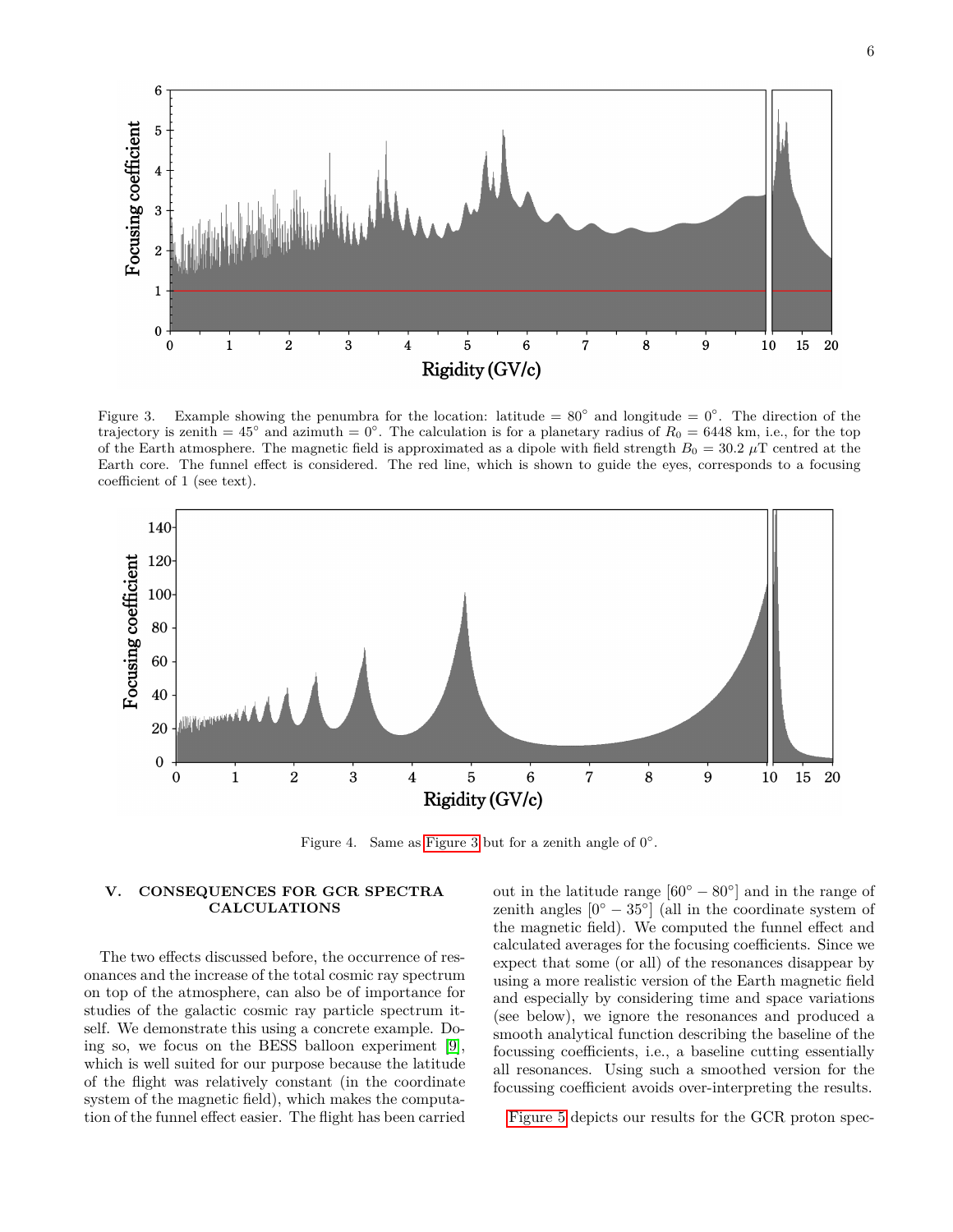

<span id="page-6-1"></span>Figure 5. Cosmic ray proton spectrum in the energy range 100 MeV-200 GeV. The blue bullets show the results given by the BESS collaboration calculated without considering the funnel effect. The red line is the result obtained by us calculated by fully considering the funnel effect (but by using a simplified magnetic field configuration)

trum outside the magnetosphere calculated based on the experimental BESS-I data [\[9\]](#page-7-6) (red line). The original result given by the BESS-collaboration, which has been calculated using the standard approach without considering the funnel effect, is shown by the blue dotted line. By considering the funnel effect, the total GCR flux outside the geomagnetic field is calculated lower, and for some energies significantly lower, than the spectrum calculated without considering the funnel effect. For the lowest considered energies, the flux calculated by us is about one order of magnitude lower than the BESS-result. The reduction in intensity holds up to energies in the range  $\sim$ 30-40 GeV, where it is still in the range 10-40%, i.e., the reduction is still significant.

Here we must emphasize that the deconvolution of the BESS-I data done by us is clearly an oversimplification and more realistic and reliable approaches must based on more realistic magnetic field configurations. However, the results clearly demonstrate that the funnel effect must be considered for a high quality deconvolution of the cosmic ray spectrum measured in the geomagnetic field for obtaining the original spectrum outside the magnetosphere.

# <span id="page-6-0"></span>**VI. CONCLUSION**

This study aims at demonstrating the importance of the funnel effect, i.e., the focusing and dispersion of cosmic rays in the magnetosphere. This effect, which has the ability to significantly modify the amplitude and the shape of the irradiation spectrum, is important in two directions. *First*, starting with the (original) GCR spectrum outside the Earth magnetic field, the funnel effect changes the amplitude and the shape of the cosmic ray particle spectrum on top of the atmosphere. This has some consequences for nuclide production in the Earth atmospheres and in the Earth surface. Since the funnel effect is less pronounced for high energetic particles, which are the dominant source particles for cosmogenic nuclide production in the Earth surface (via the production of secondary neutrons and muons), the changes for the terrestrial cosmogenic production rates are expected to be only small to moderate. However, the so-called scaling factors, i.e., the dependence of the terrestrial nuclide production on geomagnetic latitude and altitude needs to be carefully re-studied in view of our new results by considering the funnel effect in a realistic magnetic field configuration.

*Second*, the funnel effect also has the ability to affect deconvolution procedures needed to determine the cosmic ray particle spectrum outside the geomagnetic field from data measured inside the geomagnetic field. In this paper we studied the BESS balloon data as an example. Starting with the data measured inside the Earth geomagnetic field, we calculated, by considering the funnel effect, a cosmic ray particle spectrum outside the geomagnetic field that is up to one order of magnitude lower